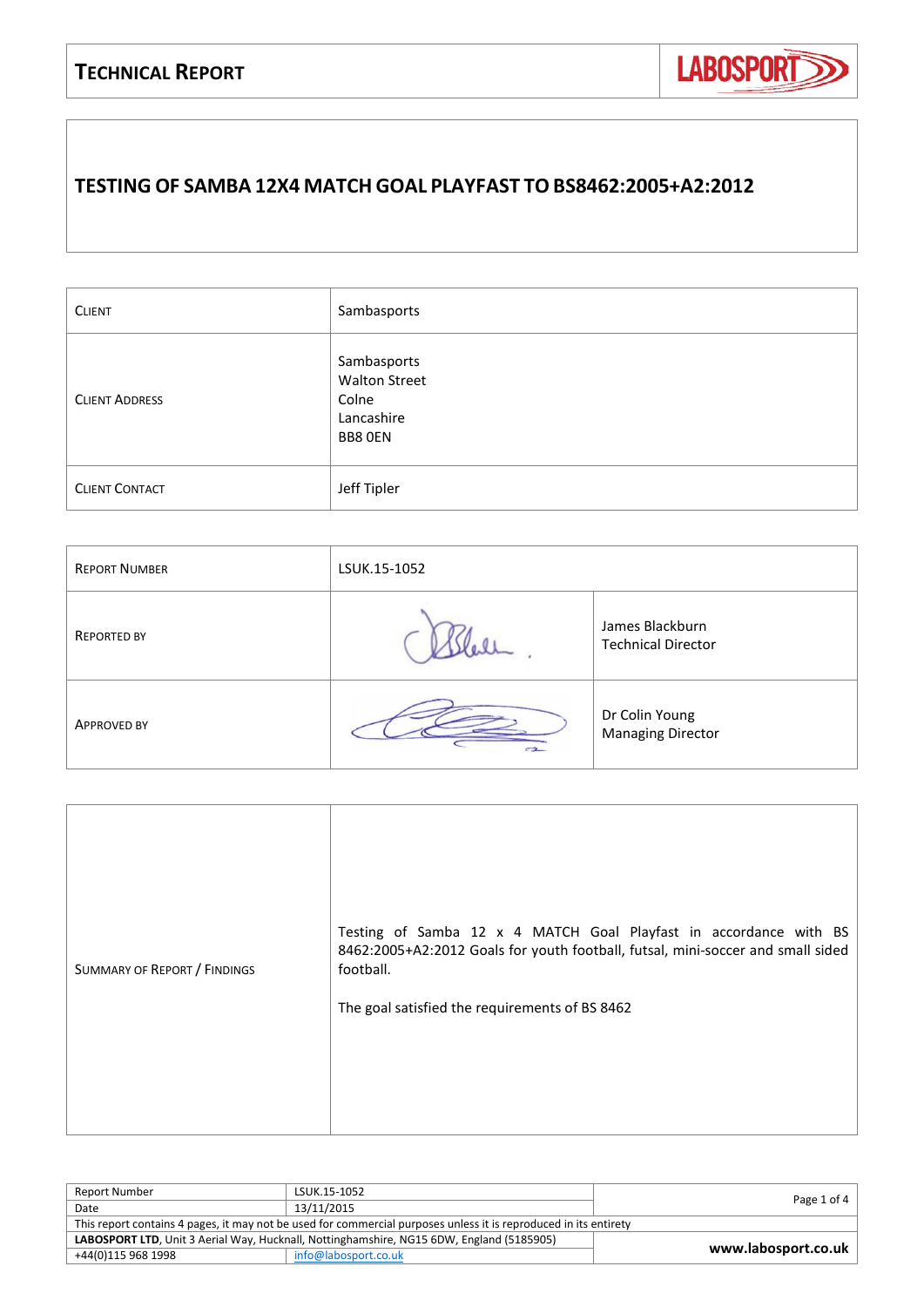

| <b>SCOPE OF TESTING</b>         | The goal was tested in accordance with BS 8462:2005+A2:2012 for dimensions,<br>materials, construction, instructions for users and markings                   |
|---------------------------------|---------------------------------------------------------------------------------------------------------------------------------------------------------------|
| <b>TEST PROCEDURE/STANDARDS</b> | BS 8462:2005+A2:2012 Goals for youth football, futsal, mini-soccer and small<br>sided football                                                                |
| PRODUCT DETAILS / DESCRIPTION   | Samba 12 (3.66m x 4 (1.23m) MATCH Goal Playfast                                                                                                               |
| <b>TEST CONDITIONS</b>          | The test samples were tested at 23 $\pm$ 2 °C and 50 $\pm$ 10 % relative humidity and<br>conditioned for a minimum of 24 hours prior to testing commencement. |

| Report Number                                                                                                    | LSUK.15-1052         |                     |
|------------------------------------------------------------------------------------------------------------------|----------------------|---------------------|
| Date                                                                                                             | 13/11/2015           | Page 2 of 4         |
| This report contains 4 pages, it may not be used for commercial purposes unless it is reproduced in its entirety |                      |                     |
| LABOSPORT LTD, Unit 3 Aerial Way, Hucknall, Nottinghamshire, NG15 6DW, England (5185905)                         |                      |                     |
| +44(0)115 968 1998                                                                                               | info@labosport.co.uk | www.labosport.co.uk |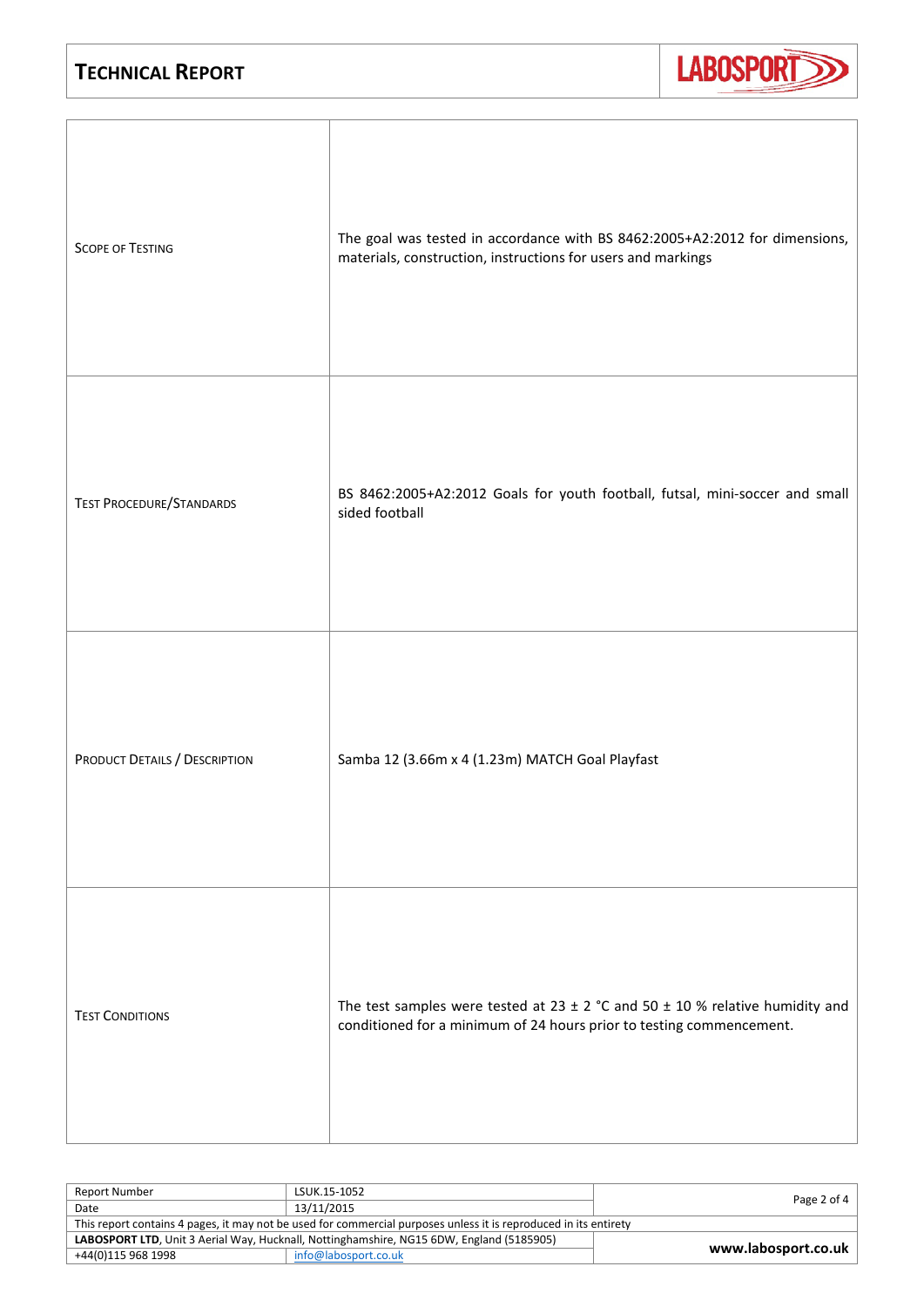

| <b>TEST RESULTS</b>         |             |
|-----------------------------|-------------|
| <b>Test</b>                 | Outcome     |
| Determination of Strength   | Pass        |
| Determination of Stability  | <b>Pass</b> |
| Label Durability            | <b>Pass</b> |
| Dimensions                  | <b>Pass</b> |
| Materials                   | <b>Pass</b> |
| Framework & Net Supports    | Pass        |
| <b>Net Fixings</b>          | <b>Pass</b> |
| Finish                      | <b>Pass</b> |
| Net strength and Dimensions | Pass        |

| <b>CONCLUSIONS</b> | The Samba 12 x 4 MATCH Goal Playfast satisfied the requirements of BS 8462 for<br>Strength<br>Stability<br>Label Durability<br>٠<br>Dimensions<br>٠<br>Materials<br>٠<br>Framework & Net supports<br>٠<br>Finish<br>$\bullet$ |
|--------------------|-------------------------------------------------------------------------------------------------------------------------------------------------------------------------------------------------------------------------------|
|--------------------|-------------------------------------------------------------------------------------------------------------------------------------------------------------------------------------------------------------------------------|

| <b>Report Number</b>                                                                                             | LSUK.15-1052         |                     |
|------------------------------------------------------------------------------------------------------------------|----------------------|---------------------|
| Date                                                                                                             | 13/11/2015           | Page 3 of 4         |
| This report contains 4 pages, it may not be used for commercial purposes unless it is reproduced in its entirety |                      |                     |
| LABOSPORT LTD, Unit 3 Aerial Way, Hucknall, Nottinghamshire, NG15 6DW, England (5185905)                         |                      | www.labosport.co.uk |
| +44(0)115 968 1998                                                                                               | info@labosport.co.uk |                     |